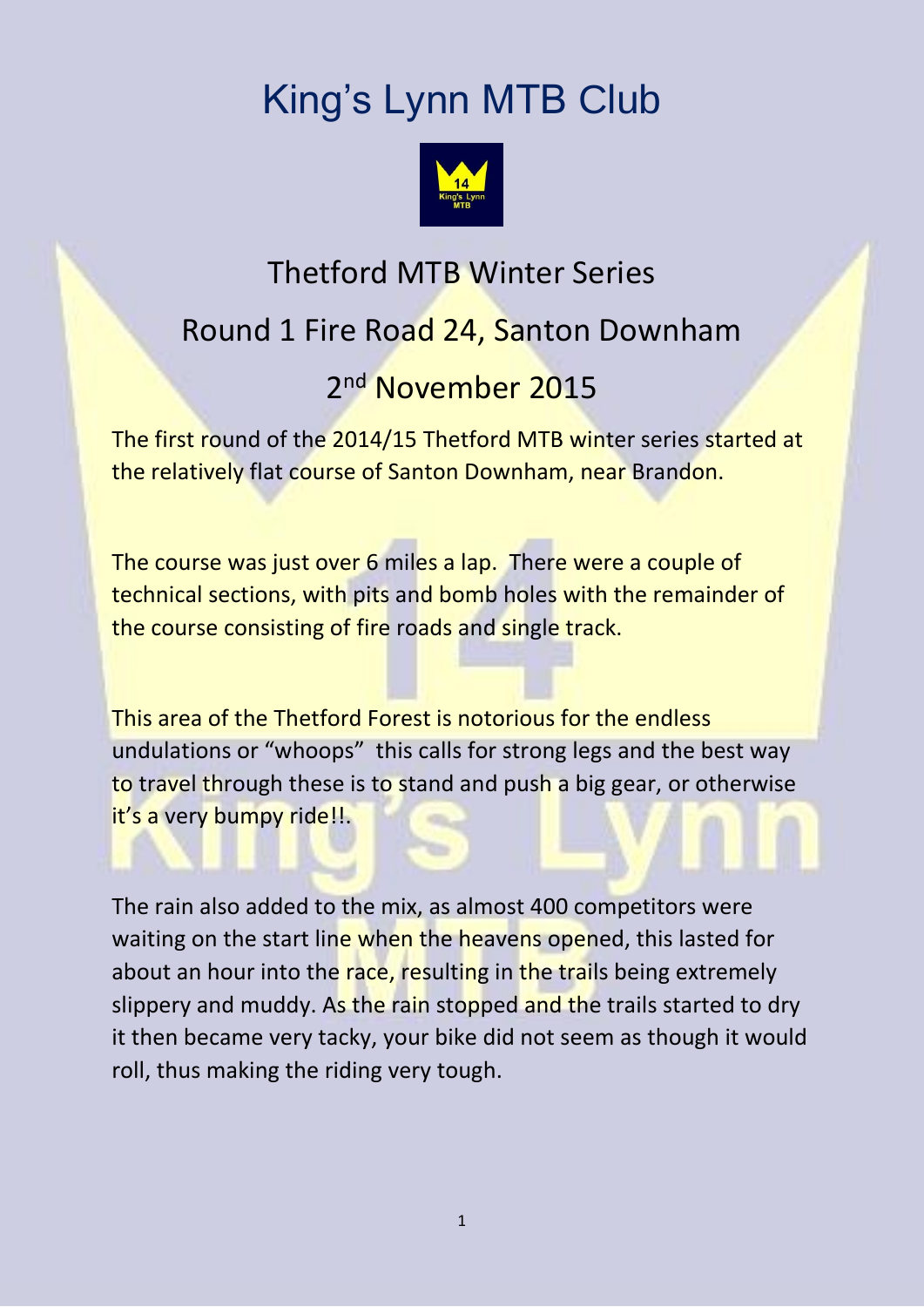

*The start of the 2 hour race with from left to right in view, Simon Light, Sean Rayment and Steve Munden in KLMTB colours.*

King's Lynn MTB Club were well represented for the first round, twelve of our members entered various categories with mixed results.

## *2 hour Junior Male*

8<sup>th</sup> Sam Pepper

*2 hour Male 19-39* 3<sup>rd</sup> Sean Rayment 7<sup>th</sup> James Murphy 9<sup>th</sup> Rob Smithers 32nd Simon Light 35th Richard Hallet

## *2 hour Veterans Male 40+*

10<sup>th</sup> Steve Munden

18th Adie Harris

28<sup>th</sup> Kevin Beales

47th Steve Collins

58<sup>th</sup> Lee Broadhurst

*4 hour Veterans Male 40+*

22<sup>nd</sup> Richard Pepper.

4 hour Male - 11<sup>th</sup> Jimmy Hupton